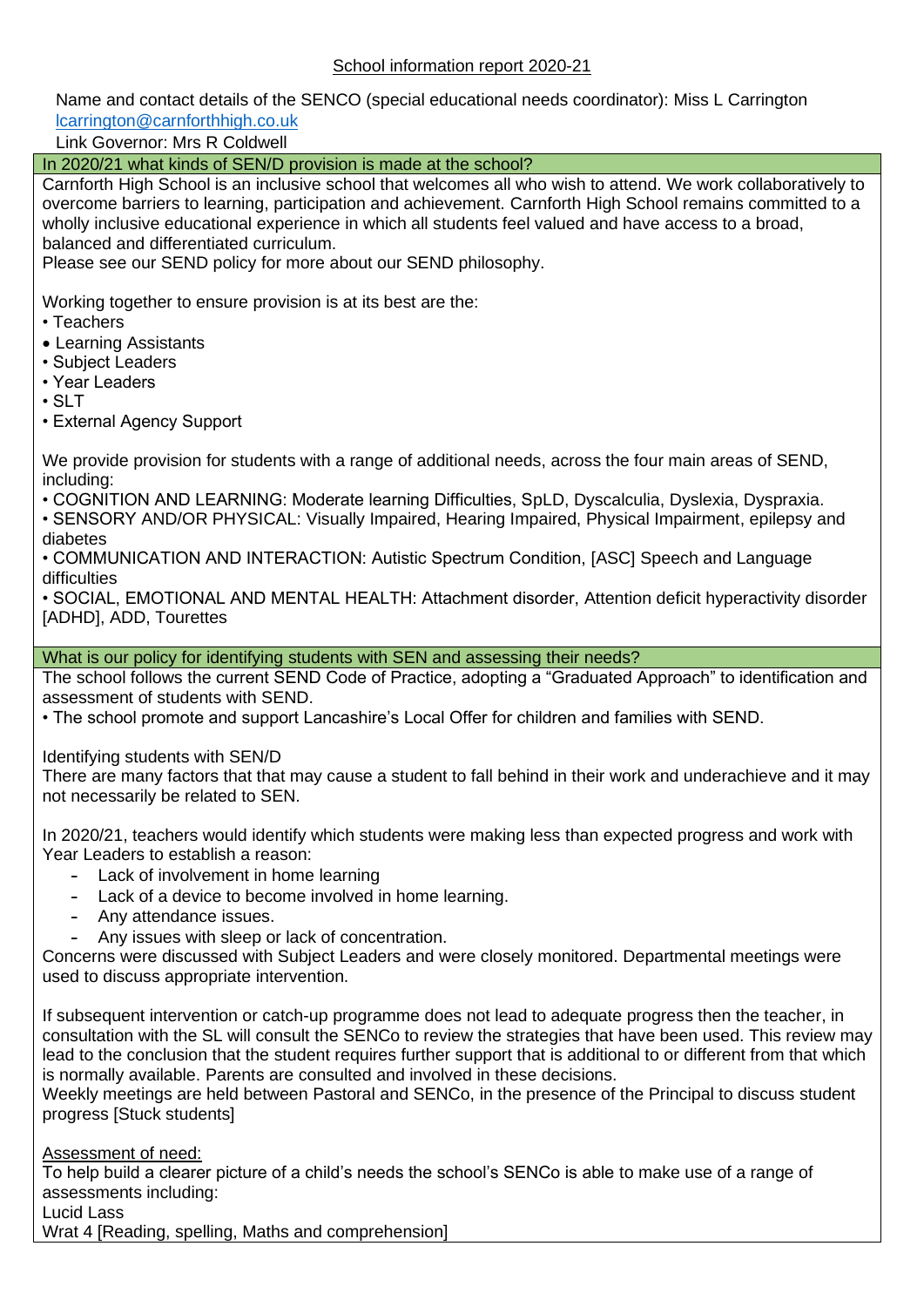### What are our arrangements for consulting parents and involving them in their child's education?

- At each year group's parents evening, the SENCO is available to meet with parents/carers.
- SEN reviews are regularly arranged for parents to meet with the SENCo to review the progress of students against the targets and importantly, to gather the views of parents about what can be done at home and at school.
- Progress and outcomes are discussed during consultation meetings with the outside agencies such as the Educational Psychologist.
- The progress of students with ECHP's is discussed at their annual reviews. At their Year 11 annual review, transition to post 16 options is discussed with parents and the schools Careers Advisor
- Parents are welcome to make an appointment with a subject teacher /Subject Leader/Year Leader and/or SENCo at any time to discuss their child's progress.
- Parents may be invited into school to discuss their child's progress at any time.
- Processes such as Early Help or multi-agency meetings are held so that parents can discuss concerns with relevant staff
- We have a few students who are looked after by different local authorities. We consult with the virtual headteachers, with Virtual school, the carers, and with adults with special guardianship orders.
- All students with an EHCP have a named keyworker. The Keyworker sends a weekly email to parent to inform them about student progress, notify them of achievements and inform them of future events/deadlines.
- The SENCo spoke to all parents of students with an EHCP in the summer holidays to check if support was needed and answer any questions they may have. Also, to invite students into school during the summer holidays to meet the SENCo.

## What are our arrangements for consulting young people with SEN and involving them in their education?

- Self-evaluation is actively encouraged and is carried out between Learning Assistants and students. Students are supported where necessary to think of areas for development and how to develop in these areas at school and at home. This self-evaluation, in the form of a questionnaire, formally takes place at the end of every provision. This feedback is then used to inform future provision and make them more 'student friendly'
- Students with EHCPs meet with a keyworker on a weekly basis and are encouraged to create their own targets and Learning Assistants where appropriate will create target/reward schemes. This is a forum in which they can talk with someone about their experiences in school and parts of education that they would like to improve.
- Students with EHCPs have an achievement book where 'moments of success' are recorded. Students with an EHCP usually have an extremely poor concept of themselves and their value. This achievement book can be used to be referred it to refute any negative comments a student may make.
- Students are made aware of their progress and challenging targets have been set for them by their subject teacher and key worker.
- Students attend meetings with their parents such as parents' evening, SEN Review meetings.
- Students identified with a formal ASC diagnosis have the opportunity to meet with the ASC specialist teacher individually to discuss about their experiences in school and parts of education that they would like to improve. Students with visual and hearing impairments have individual meetings with specialist teachers and the advice to feedback back to all members of the school community.

What are our arrangements for assessing and reviewing students progress towards outcomes? (opportunities available to work with parents and young people as part of this assessment and review)

- Tracking of student's progress using the school's assessment system.
- A cycle of consultation meeting, set targets, review targets takes place regularly throughout the year.

• Following an assessment of potential area of SEND, a meeting takes place with appropriate stakeholders to discuss the findings and how best to meet the students' needs.

- When assessing young people with SEND for Access Arrangements for the examination period, consideration is given to the student's needs and their requirement e.g. a reader, a scribe, extra time or rest break may be necessary.
- Initial concerns are discussed with SENCo, followed by a meeting with parents/carers, observations, followed by referrals to outside agencies.
- All SEN provisions are rigorously tracked by our English & Maths 'Champions'
- Meetings are frequently made with external agencies (Educational Psychologist, Speech and Language Therapist, Education Therapists and Specialist teacher, Traded services and SENCo.
- Information is collected from parents/carers and teachers to form a report written to specialist agencies and recommendations from reports written by specialist agencies are shared with teachers, learning assistants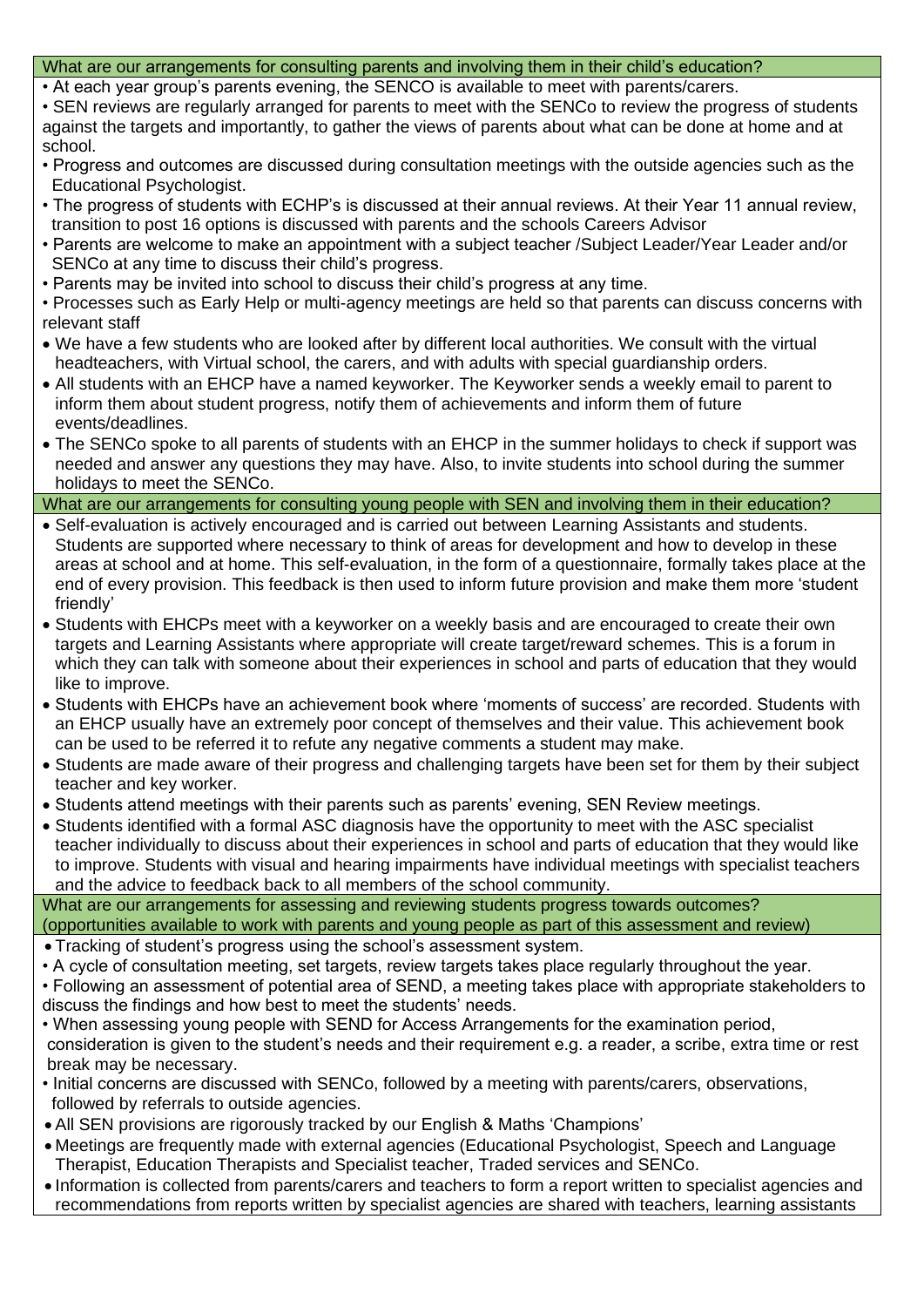and parents via face-to -face discussions, email and inclusion on Student passports or Individual Learning Records.

- Annual reviews for students with an Educational Health Care Plan; interim reviews can also be arranged throughout the year if deemed necessary.
- When students with SEND are being assessed, consideration is given to whether they need materials modified, need a scribe or need additional time.
- Students with an EHCP who have visual impairments have all their books modified by the Specialist Teaching service.
- Regular meetings with specialist teachers give advice on specialist equipment that needs to be purchased by the school to allow students with a hearing or visual impairment access to school life.
- Students who are LAC have additional meetings at which their progress is reviewed against the targets set in the PEP. The virtual school staff, carers and pupils are all involved in the review.

### What are our arrangements for supporting students in moving between phases of education and in preparing for adulthood?

- For students with SEND, the SENCo will liaise with student, families and the next placement in terms of transition planning.
- Arrangements for additional transition visits will be made and student SEND files will be passed onto the next placement, in order to ensure smooth and thorough transition of all information.
- Year 6 students with an EHCP or with complex needs will be offered an enhanced transition programme which will run alongside the transition programme offered to all new Year 7 students. In these meeting form tutors, Year leaders were introduced so they could identify key staff early.
- All students in Year 6 were invited to summer school in the first week of the summer holidays.
- The SENco met with all students with an EHCP or some with SEN support on one day in the summer holidays to prepare them for the start of the new year. Timetables were given out and explained, changes were highlighted and students had the opportunity to walk around the school trace the steps they would take on their very first day. Students were encouraged to record questions / concerns over the summer holiday and arrive at this meeting with them so they could ask the SENCo.
- The SENCo completed forms for transport and extra funding and provided letters of support for students going on to college or university.
- The SENCo spoke to all the College SEN transition leads to produce individual transition plans for all students in Year 11 with EHCPs. It was not possible to join induction days with the student because of safety restrictions.
- When students were placed in forms SEN needs and recommendations from parents and primary school were considered.
- Permission was granted for photographs to be taken of students on the enhanced transition programme and used on student passports and ILRs so staff could identify students early. This allowed immediate use of supportive strategies.
- All new Year 7 students were screened using WRAT tests and CAT tests.
- Student Passports [students with an EHCP] and ILRs [Students with SEN support] were produced and made available to all teachers/Learning assistants.
- All teachers were briefed about SEN students on the first inset day and where able to put immediate appropriate provision in place.

# What is our approach to teaching students with SEN?

Our aims ensure that the outcomes of all students with SEN are improved by having high aspirations and expectations, to ensure that students can achieve their full potential, become confident individuals living fulfilling lives and by making a successful transition into adulthood, whether into employment, further education or training

As part of Quality First Teaching in all of our classrooms, all teachers:

- Ensure that all students' specific needs are met in the classroom;
- Ensure that all students can access learning;
- Plan effective lessons so all students make good or outstanding progress;
- Organise additional learning opportunities as needed;

• Use lively, interactive teaching methods and make maximum use of different learning styles Individual Learning records and Student passports outline strategies to help support student's individual needs.

Most students with SEN are expected to complete homework. A SEN study club is offered for all students with an EHCP to support this homework. The SEN study club is supervised by English and Maths champions who will check the suitability of the homework and give appropriate support. A few students will have a more flexible approach to their homework and this is put in place under the guidance of specialist team.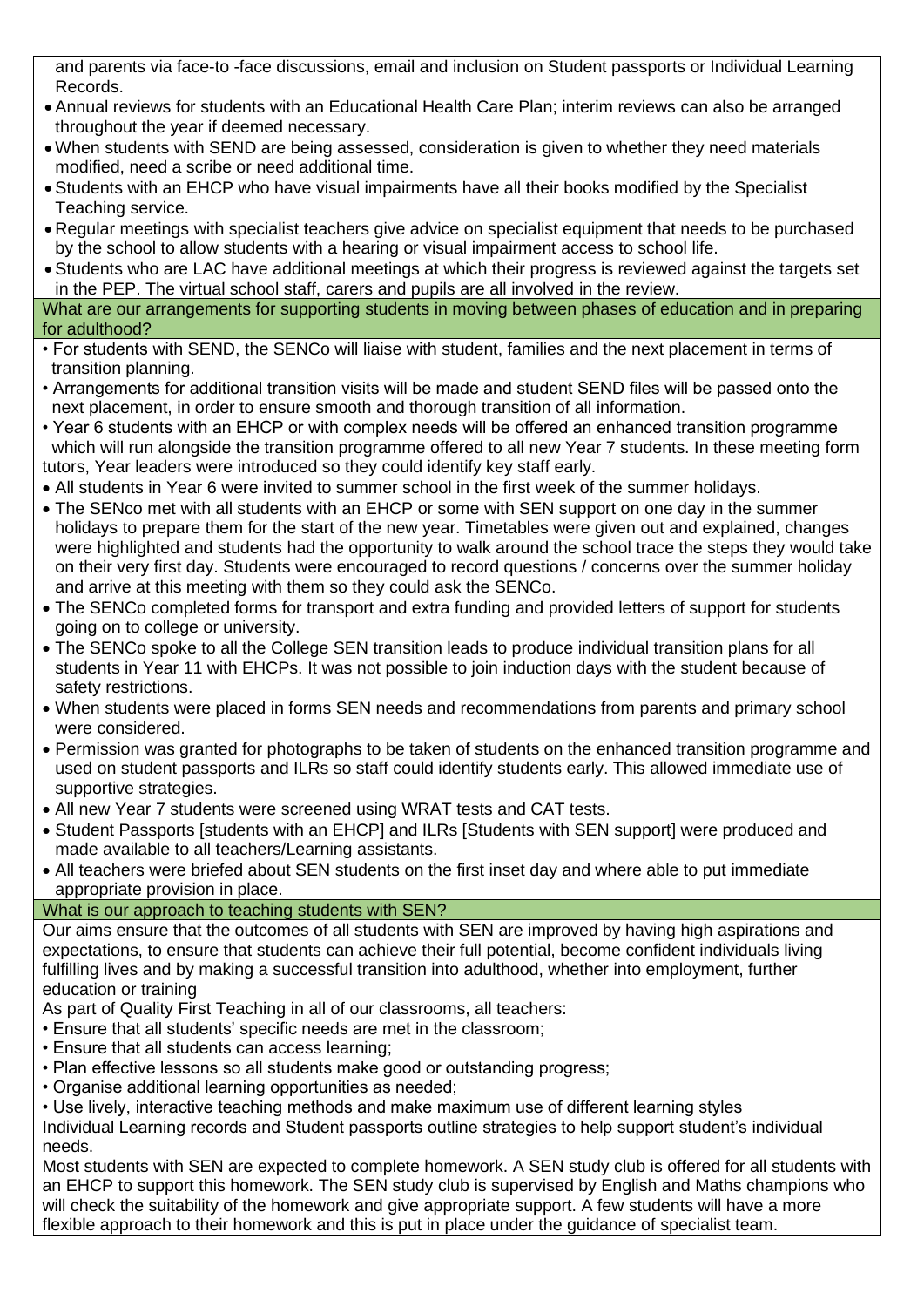## How do we make adaptations to the curriculum and the learning environment?

Within the classroom school acts upon advice from all external agencies such as:

• Utilising specific strategies, approaches and resources to support students with additional needs across the main four areas of SEND.

- Creating suitable resources for students with Visual Impairment (VI) e.g. enlarging print;
- Consideration to seating and environment for students with Hearing Impairment (HI) pupils;
- Laptops for students who require this provision in order to access learning with greater independence
- "Learner- friendly" classrooms within inclusion.
- Across all subjects' curriculum, the use of coloured overlays to support students with Visual Stress.
- Lifts, ramps accessible toilets are available for students with medical issues and for wheelchair users.
- Before the start of the year, OT, specialist teachers tour around the school offering the SENCo with advice to make reasonable adjustments to the learning environment to allow students to access all curriculum areas-orange marking around school [inside and outside] to allow students with a visual impairment to see the start and end of the stairs and change in flooring. Columns in the Dining room with different coloured strips to allow students to see these columns.

At Carnforth High School we enable students to understand their learning path and what they need to do next to improve further by liaison with the class teacher and/or key worker.

Our students demonstrate an ability to become independent learners, self-evaluating their work and making improvements.

The expertise and training of staff to support pupils with SEN, including specialist expertise

Our school has an experienced SENCo, with a National award for Special Needs Co-ordination and a MA in SEN. Her main responsibility is to manage SEND in the school.

Various members of staff have specific training in the following areas related to meeting the needs of pupils with Special Educational Needs:

- Lego therapy
- Autism
- Moving and Handling.
- Forest School
- Mental Health and Well-being
- Talking & Drawing
- All our staff at Carnforth High School also are regularly trained during whole school INSET training to help their students overcome all barriers to learning and delivering high Quality First Teaching.
- Lengthy training was given to NQTs on all aspects of SEN.
- 7 minute briefings which contains videos and pertinent information were sent out to all staff to allow them to receive training throughout the year.

How do we evaluate the effectiveness of the provision made for students with SEN?

- Tracking of pupil's progress in terms of school's assessment systems
- Monitoring by the SENCo through tracking of progress, meetings, observations, feedback from subject teachers

• Stuck student meetings (Weekly meetings – Principal/SENCO/Safeguarding Lead/Assistant Principal-Student welfare Lead).

- Referrals to the SENCo from subject teachers/YL/Parents.
- For children with EHCPs, an annual review takes place once a year
- Meetings with the school's TRADED Services team, ASC consultant and Educational Psychologist.
- Multi-agency meetings with a range of external agencies / services
- How do we enable pupils to engage in activities available with others in the school who do not have SEN?
- For students with an EHCP, where appropriate, Learning Assistants will accompany students on day and/or residential school trips.
- Where applicable, students with SEND are supported in extracurricular activities, ensuring that they can participate with the peers who do not have SEND.
- Students with SEND take an active role in whole school initiatives such as Enrichment Days and assemblies, through the usual support mechanisms and prior knowledge of content.
- Sessions are created and differentiated to suit all levels of learners and needs. Our aim for students with SEND is to equip them with the necessary tools and skills to be the best they can be and to achieve their full potential, so that they feel respected and valued. Through access to high quality education and quality first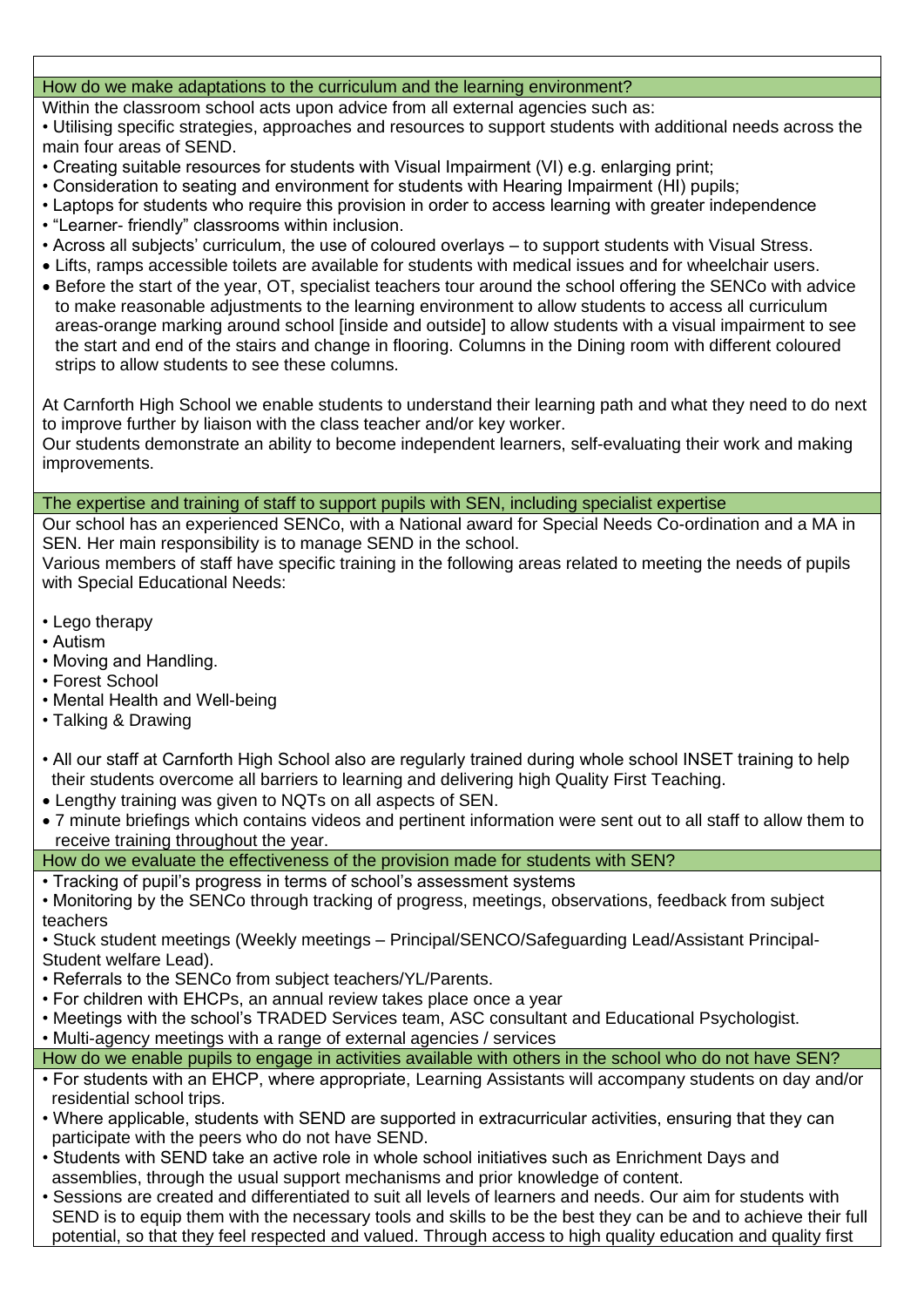teaching, our students will enjoy, achieve and progress to the best of their ability. All progress, academic and non-academic will be recognised in each of our students.

How do we improve emotional and social development, including extra pastoral support and arrangements for listening to the views of pupils and measures to prevent bullying?

• Year Leaders can meet with students to record their views.

- TRADED Services have regular meeting with students.
- ASC consultant have regular meetings with students to hear their voices.
- Educational Psychology meetings include individual students.
- CAF meetings
- SLT and SEND Governor.
- Student voice

How do we involve other bodies, including health and social care bodies, local authority support services and voluntary sector organisations, in meeting pupils and young people's SEN and supporting their families?

Regular planning meetings are held between external agencies and the SENCo, for example half-termly with the EP and the ASC consultant.

The SENCo may make a referral to the relevant agency, with parental consent and involvement where concerns are raised regarding a student at our school whose needs cannot be met through Quality First Teaching or intervention. Please see SEND policy for more details.

Either the SENCo, Assistant Head (Pastoral) or Designated Safeguarding Lead (DSL) will lead these meetings with the view to create a multi-agency approach to support student and families.

Requests for Statutory Assessments will be applied for and reviewed by the SENCo and other relevant agencies. Please see SEND policy for more details.

What are our arrangements for handling complaints from parents about the provision made at the school?

It is hoped that the school's openness provides an effective channel for expressions of concern, and that these will initially be addressed to the SENCo.

Parents who wish to take any matter further may follow the school's policy on complaints procedure on the school website.

What are the arrangements for supporting pupils who are looked after by the LA and have SEN?

• Regular PEP meetings with the Welfare Manager and the Inclusion Officer for Children Looked After Teams

Children and young families Act 2014 – section 69

What are our arrangements for admitting a pupil with a disability?

We aim to include all students, including those with disabilities, in the full life of the school. Our **strategies to do this will include:**

- Having high expectations of all students
- Finding solutions in which all students can take part in the full curriculum
- Planning out-of-school activities including all school trips so that students with disabilities can participate
- Setting the admissions policy and criteria which does not discriminate against students with disabilities or treat them unfairly
- Devising teaching strategies which will remove barriers to learning and participate for students with disabilities
- Planning the physical environment of the school to cater for the needs of students with disabilities
- Raising awareness of disability amongst school staff through a programme of training
- Providing written information for students with disabilities in a form which is user friendly
- Using language which is appropriate and make staff and students aware of the importance of language
- Examining our library and reading books to ensure that there are examples of positive images of disabled people

What steps have we taken to prevent students with a disability from being treated less favourably than other students?

- To comply with all Laws addressing individuals with disabilities.
- To find out the needs of individual students via meetings with Primary schools, parents and external agencies.

What facilities do we provide to help disabled students to access the school?